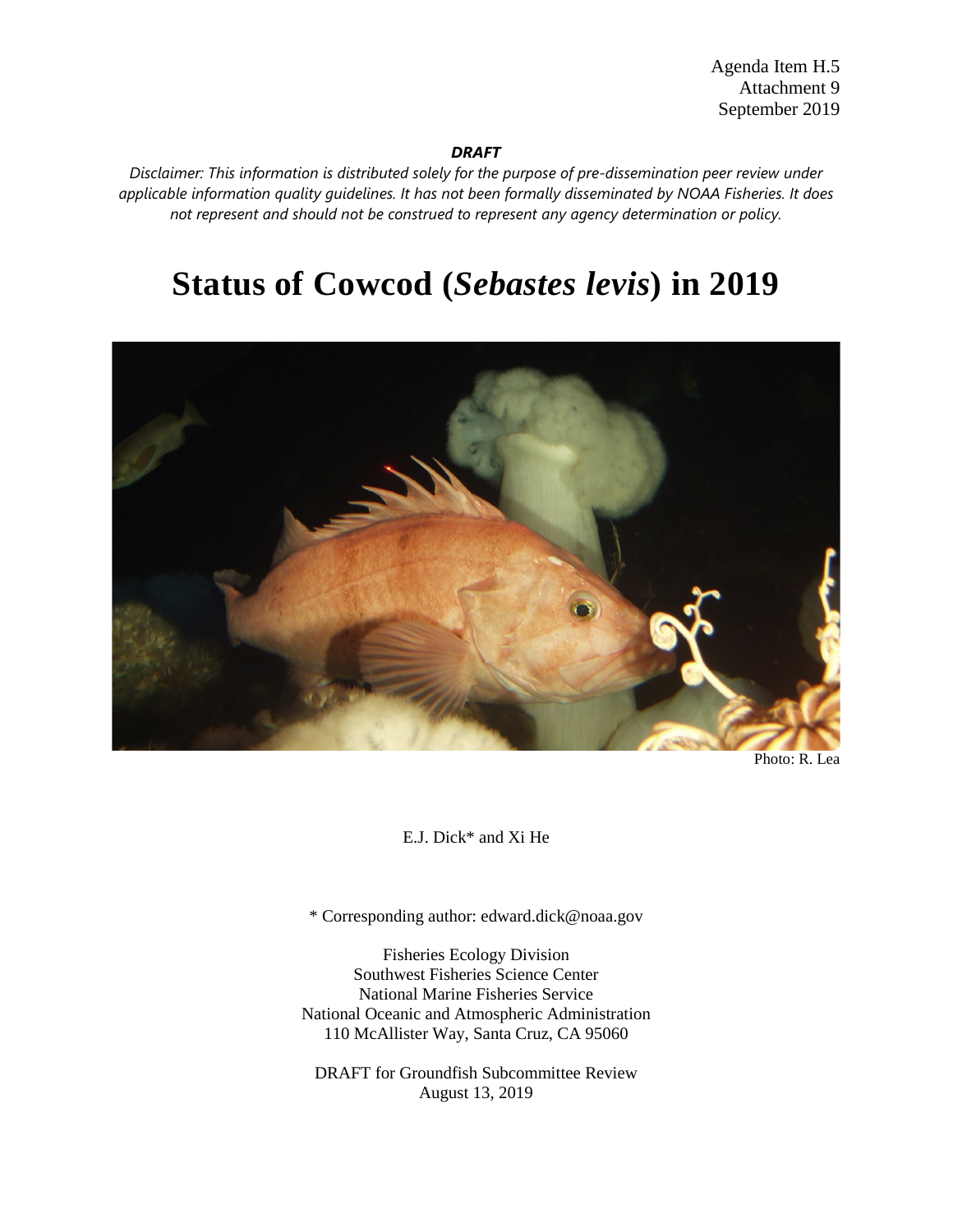This report may be cited as:

Dick, E.J. and He, X. 2019. Status of Cowcod (*Sebastes levis*) in 2019. Pacific Fishery Management Council, Portland, OR. Available from http://www.pcouncil.org/groundfish/stock-assessments/

#### **Glossary of Acronyms:**

ABC: Acceptable Biological Catch ACL: Annual Catch Limit ACT: Annual Catch Target CAAL: Conditional age at length CalCOFI: California Cooperative Oceanic Fisheries Investigations CALCOM: California Cooperative Groundfish Survey CCGS: California Cooperative Groundfish Survey CDFW (CDFG): California Department of Fish and Wildlife (formerly Fish and Game) CPFV: Commercial Passenger Fishing Vessel (aka "party" or "charter" boats) CPUE: Catch-per-unit-effort CRFS: California Recreational Fisheries Survey FED: Fisheries Ecology Division INPFC: International North Pacific Fisheries Commission LACSD: Los Angeles County Sanitation District MRFSS: Marine Recreational Fisheries Statistics Survey NMFS: National Marine Fisheries Service NOAA: National Oceanic and Atmospheric Administration NWFSC: Northwest Fisheries Science Center OCSD: Orange County Sanitation District ODFW: Oregon Department of Fish and Wildlife OFL: Overfishing Limit PacFIN: Pacific Fisheries Information Network PFMC: Pacific Fishery Management Council PSMFC: Pacific States Marine Fisheries Commission RecFIN: Recreational Fisheries Information Network SPR: Spawning Potential Ratio SS: Stock Synthesis STAR: Stock Assessment Review (Panel) STAT: Stock Assessment Team SWFSC: Southwest Fisheries Science Center WCGBT: NWFSC West Coast Groundfish Bottom Trawl (WCGBT) Survey. WCGOP: West Coast Groundfish Observer Program YOY: Young-of-the-year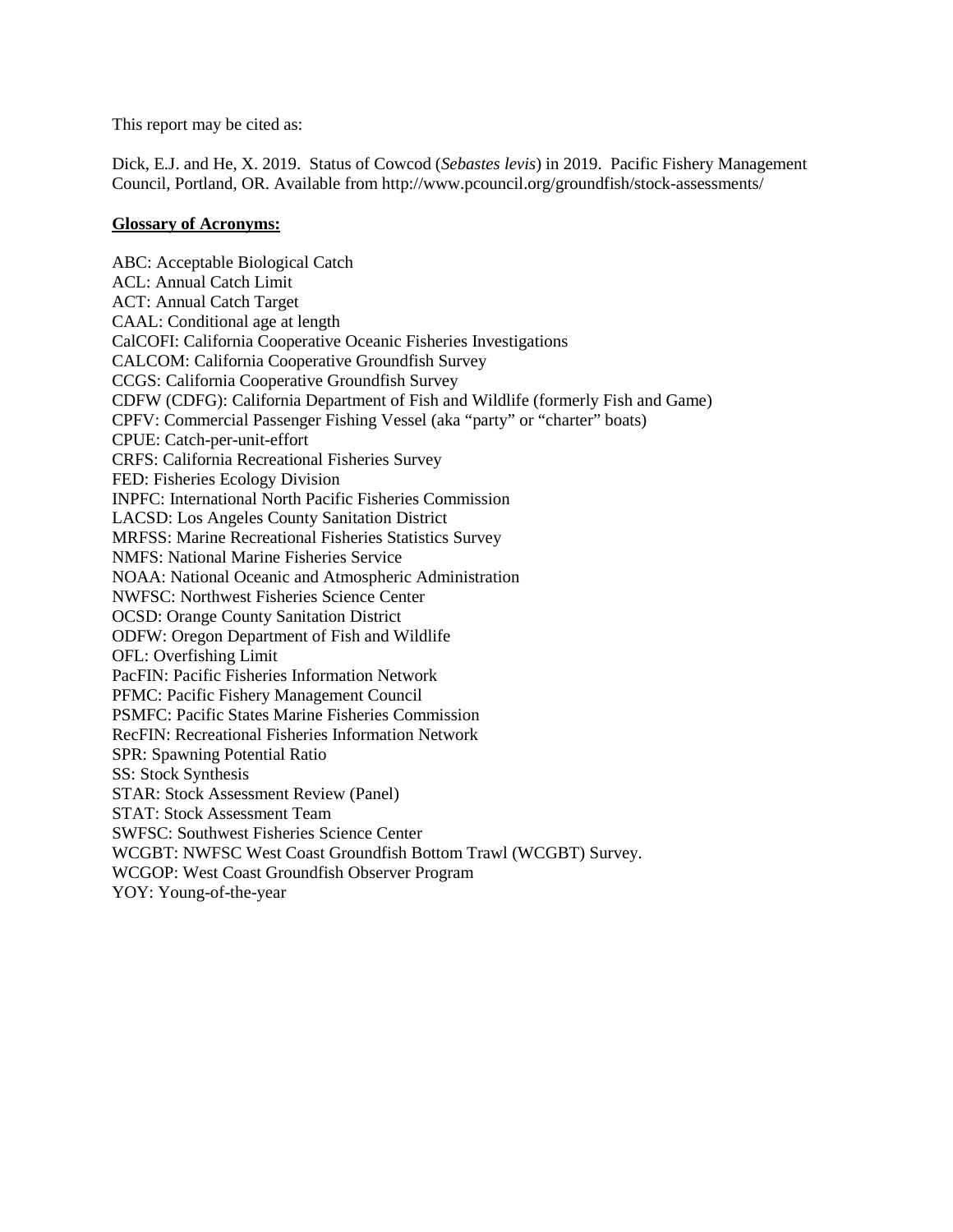## **Table of Contents**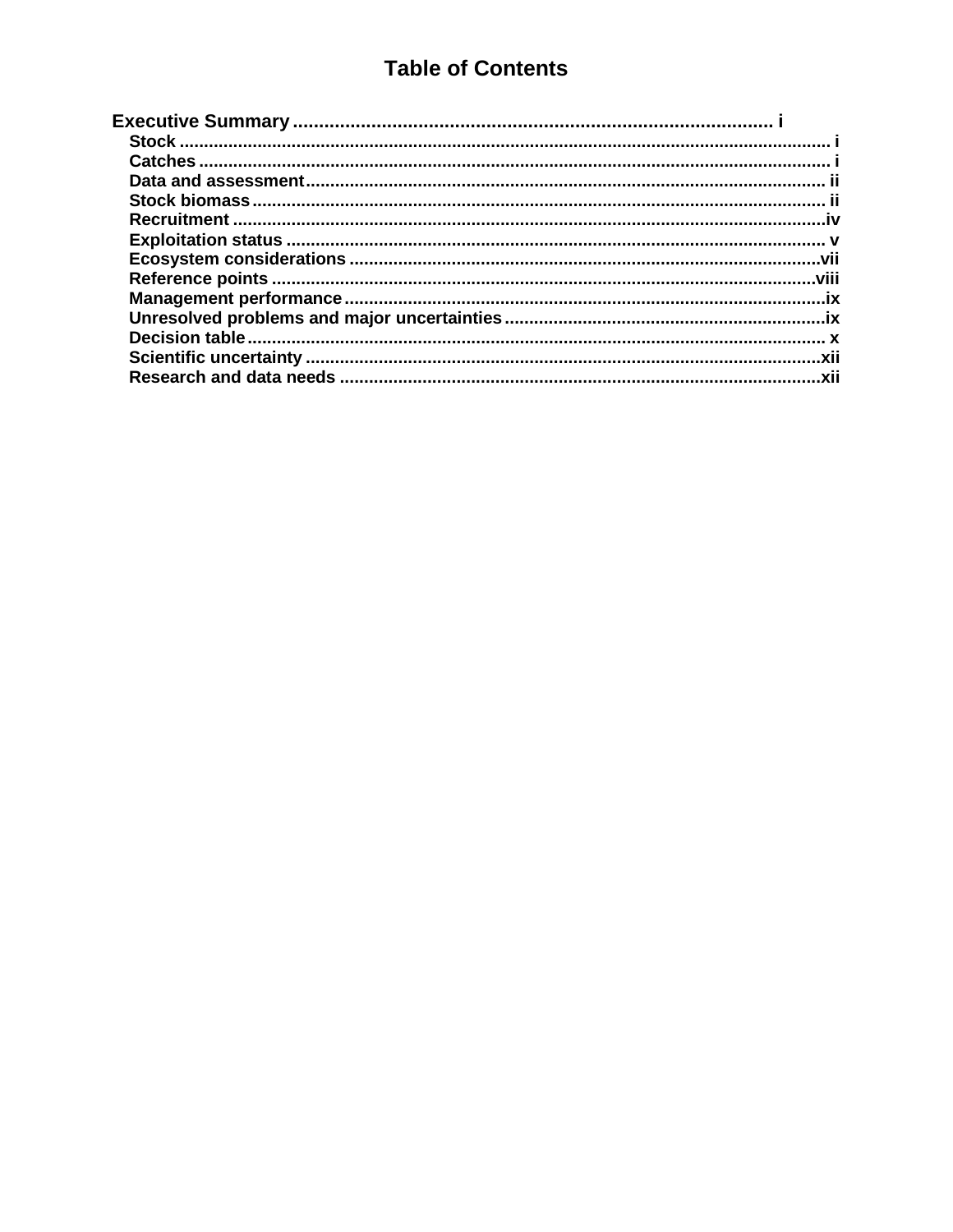## <span id="page-3-0"></span>**Executive Summary**

## <span id="page-3-1"></span>**Stock**

This is an assessment of *Sebastes levis* ("Cowcod") in the Southern California Bight (SCB), defined as U.S. waters off California and south of Point Conception (34° 27' North latitude). Waters north and south of the SCB are not considered in the assessment due to sparse data. A separate analysis to estimate sustainable yield for areas north of Point Conception is included as an appendix. Hess et al. (2014) used genetic tools to study cowcod population structure from California to Oregon. Specifically, they tested the hypothesis that a phylogeographic boundary exists at Point Conception. Their results supported a hypothesis of two primary lineages with a geographic boundary falling in the vicinity (slightly south) of Point Conception. Both lineages co-occur in the SCB with no clear pattern of depth stratification or spatial structure within the Bight. Within lineages, there is evidence for considerable gene flow across the Point Conception boundary. Cowcod found north of Point Conception consist primarily of a single lineage, also found in northern areas of the SCB. No information is available regarding dispersal between U.S. and Mexican waters.

## <span id="page-3-2"></span>**Catches**

Commercial catches of cowcod declined in the 1930s and 1940s due to changes in targeting (effort shifts to shark and sardine fisheries) and the Second World War. Post-war increases in commercial and recreational landings through the early 1980s were followed by rapid declines in catch through the 1990s (Figure A). The stock was declared overfished in 2000 and retention of cowcod was prohibited from January 2001 until January 2011. Since then, a small quota has been allocated to the trawl fishery as part of the Pacific Groundfish Trawl Rationalization Program, but retention remains prohibited in all other sectors. Recreational and commercial catch estimates in this assessment are identical to those in the previous assessment for years prior to 2001. Commercial catches since 2001 and recreational catches since 2005 were updated with the latest available estimates, resulting in only minor changes since the last assessment. Reported total annual removals for cowcod over the last ten years have not exceeded 2 mt, averaging 1.3 mt per year (Table A).



**Figure A. Estimated commercial and recreational removals of cowcod in the Southern California Bight, 1900- 2018.**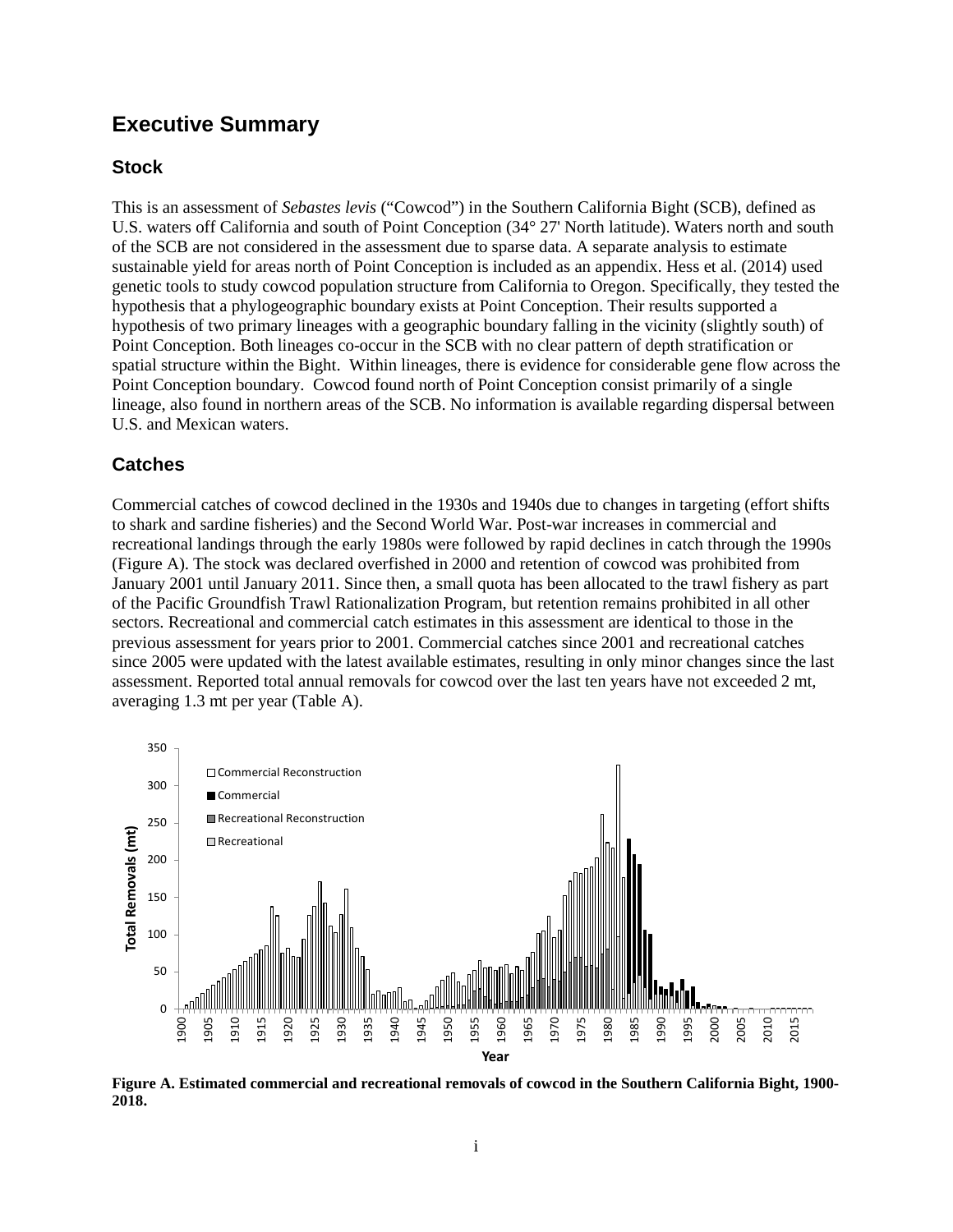**Table A: Recent cowcod removals (mt) in the Southern California Bight. Sources: RecFIN (recreational) and WCGOP (GEMM Report). Commercial catch in 2018 was estimated at 1 mt for the assessment.**

| Year | Recreational | Commercial | Total |
|------|--------------|------------|-------|
| 2009 | 0.21         | 0.66       | 0.86  |
| 2010 | 0.40         | 0.42       | 0.81  |
| 2011 | 1.28         | 0.17       | 1.45  |
| 2012 | 0.72         | 0.32       | 1.04  |
| 2013 | 1.38         | 0.41       | 1.79  |
| 2014 | 0.66         | 0.43       | 1.09  |
| 2015 | 0.44         | 0.97       | 1.41  |
| 2016 | 0.68         | 0.61       | 1.29  |
| 2017 | 0.51         | 0.95       | 1.46  |
| 2018 | 0.58         | 1.00       | 1.58  |

#### <span id="page-4-0"></span>**Data and assessment**

The previous full assessment of cowcod was based on a Bayesian surplus production model (XDB-SRA; Dick and MacCall 2013). The 2019 assessment uses a statistical catch at age model (Stock Synthesis, version 3.30.13.09) that is fit to six fishery-independent data sources: four time series of relative abundance (CalCOFI larval abundance survey, Sanitation District trawl surveys, NWFSC West Coast Groundfish Bottom Trawl (WCGBT) survey, and NWFSC Hook-and-Line survey), as well as two visual survey estimates of absolute abundance conducted by the SWFSC in 2002 and 2012. The 2002 abundance estimate is based on a SWFSC visual (submersible) survey of rocky habitat in the Cowcod Conservation Areas (CCA), and is related to cowcod abundance in the SCB using a prior distribution for catchability. The 2012 abundance estimate is new to this assessment, and is based on a SWFSC visual (ROV) survey stratified by habitat and depth, both inside and outside the CCA. The model is also fit to length composition data from the recreational fishery, NWFSC WCGBT survey, NWFSC Hook-and-Line survey, and Sanitation District surveys. Age composition data from the commercial and recreational fisheries, as well as from the NWFSC WCGBT and Hook-and-Line surveys were included by length bin (conditional age-at-length) to help inform growth. Recruitment deviations were not estimated, as individual year-class strengths were not discernable given the data and model.

The previous assessment (Dick and MacCall, 2013) found increasing trends in all four fisheryindependent time series. Updates of these indices do not show increasing trends after 2013 in all cases, but the current base model is most consistent with the high-productivity alternatives presented in the 2013 assessment, largely due to a higher estimated rate of natural mortality  $(M = 0.088$  [yr<sup>-1</sup>], versus  $M = 0.055$ in previous assessments). Age data in the assessment are limited in sample size and temporal coverage, with evidence of bias between readers for ages from the fishery (1970s and 1980s) and more recent NWFSC surveys (2003 to 2018). The two SWFSC visual surveys provide independent estimates of cowcod biomass in 2002 and 2012. These estimates are consistent with model predictions based on the other data sets alone (i.e. when excluding the visual surveys from the likelihood). Therefore, while the surveys themselves are not informative about relative stock status, they provide valuable information about population scale. Very little information is available about trends in recent stock abundance from fishery-dependent sources due to regulatory restrictions (retention being prohibited in most sectors since 2001).

#### <span id="page-4-1"></span>**Stock biomass**

The base case model suggests that spawning output initially decreased until the early 1930s, then increased as effort targeting cowcod declined. The model also suggests a rapid decline in spawning output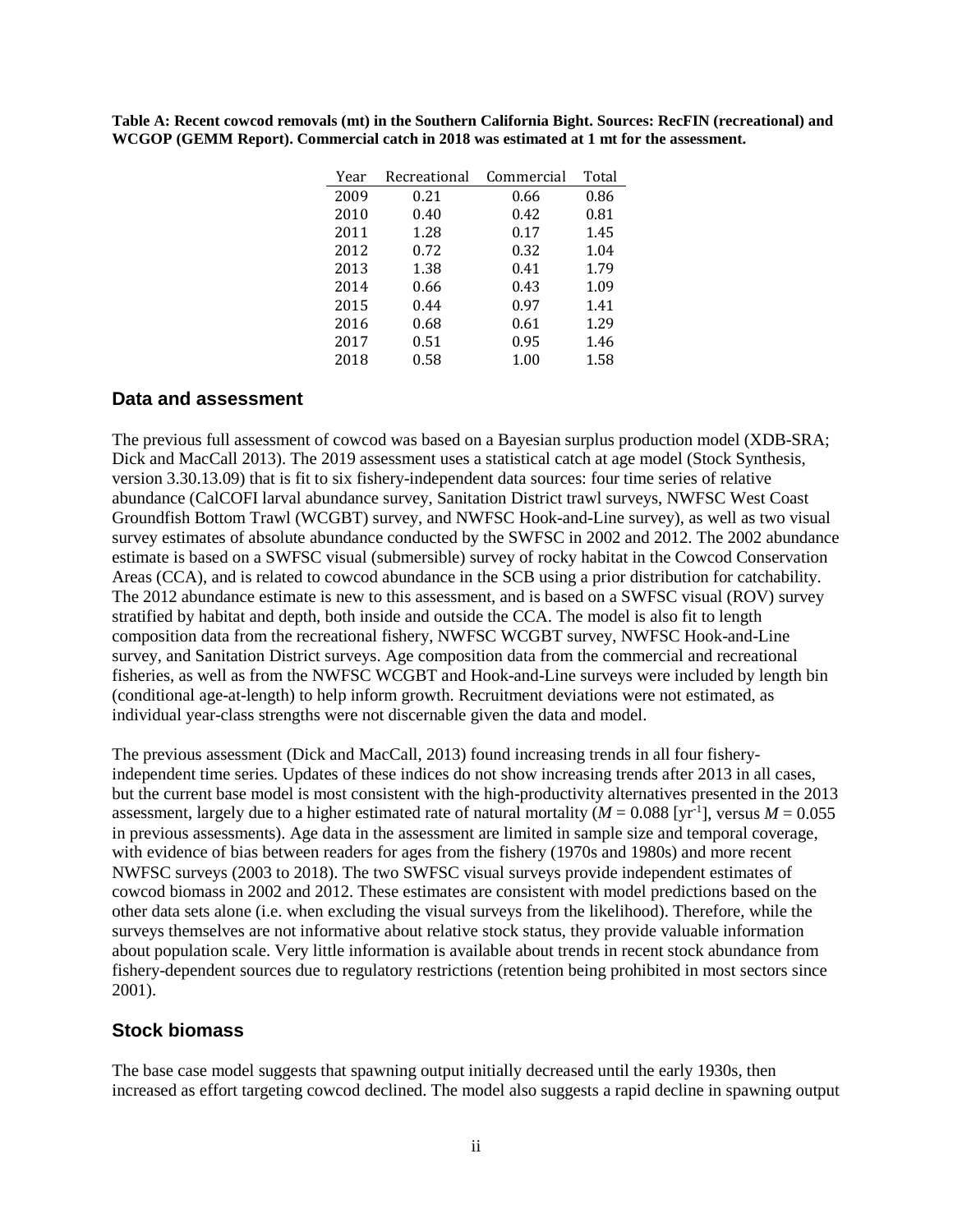from the 1970s to mid-1980s, falling below the Minimum Stock Size Threshold (MSST; 25% of unfished spawning output) from 1983 through 2000, dropping to a low of 9% of unfished biomass in 1989. Since then, the base model suggests the stock has increased to 57% of unfished equilibrium biomass (*SB0*) in 2019, with a 95% asymptotic interval (hereafter "interval") of 42% to 72% (Table B, Figures B and C). The 2013 assessment predicted stock status in 2013 to be 34% of unfished biomass, with a 95% credible interval of 15%-66%. For comparison, the current base model estimates stock depletion in 2013 was at 47% of unfished (i.e. within the range of uncertainty in the 2013 assessment), but predicts a faster rate of increase due to changes in estimated productivity of the stock (e.g. natural mortality, as noted above). Unfished spawning output in the base model is 285 billion eggs, with a 95% interval of 235-334. Unfished age 10+ biomass (males and females combined) in 2019 is estimated at 3564 mt (95% interval of 2939-4189 mt).

|      | Spawning Output | 95% Asymptotic | Estimated     | 95% Asymptotic |
|------|-----------------|----------------|---------------|----------------|
| Year | eggs x $109$ )  | Interval       | Depletion (%) | Interval       |
| 2007 | 103             | $72 - 134$     | 36.2          | $23.2 - 49.2$  |
| 2008 | 108             | 76-140         | 37.9          | $24.6 - 51.3$  |
| 2009 | 113             | $81 - 145$     | 39.7          | $26.1 - 53.4$  |
| 2010 | 118             | 86-151         | 41.5          | $27.6 - 55.4$  |
| 2011 | 123             | $90 - 156$     | 43.3          | $29.2 - 57.4$  |
| 2012 | 128             | 95-161         | 45.1          | $30.8 - 59.4$  |
| 2013 | 133             | 100-166        | 46.9          | $32.4 - 61.3$  |
| 2014 | 138             | 105-172        | 48.6          | $34.0 - 63.2$  |
| 2015 | 143             | 110-177        | 50.4          | $35.7 - 65.0$  |
| 2016 | 148             | 115-181        | 52.1          | 37.4-66.8      |
| 2017 | 153             | 120-186        | 53.8          | $39.0 - 68.6$  |
| 2018 | 158             | 125–191        | 55.5          | $40.7 - 70.3$  |
| 2019 | 163             | 130-195        | 57.1          | 42.4-71.9      |
|      |                 |                |               |                |

#### **Table B: Recent trend in spawning output and stock depletion (percentage of unfished spawning output)**

Spawning output with ~95% asymptotic intervals



**Figure B: Spawning output trajectory with asymptotic 95% intervals. Spawning output as shown is twice the actual value due to the use of a single-sex model.**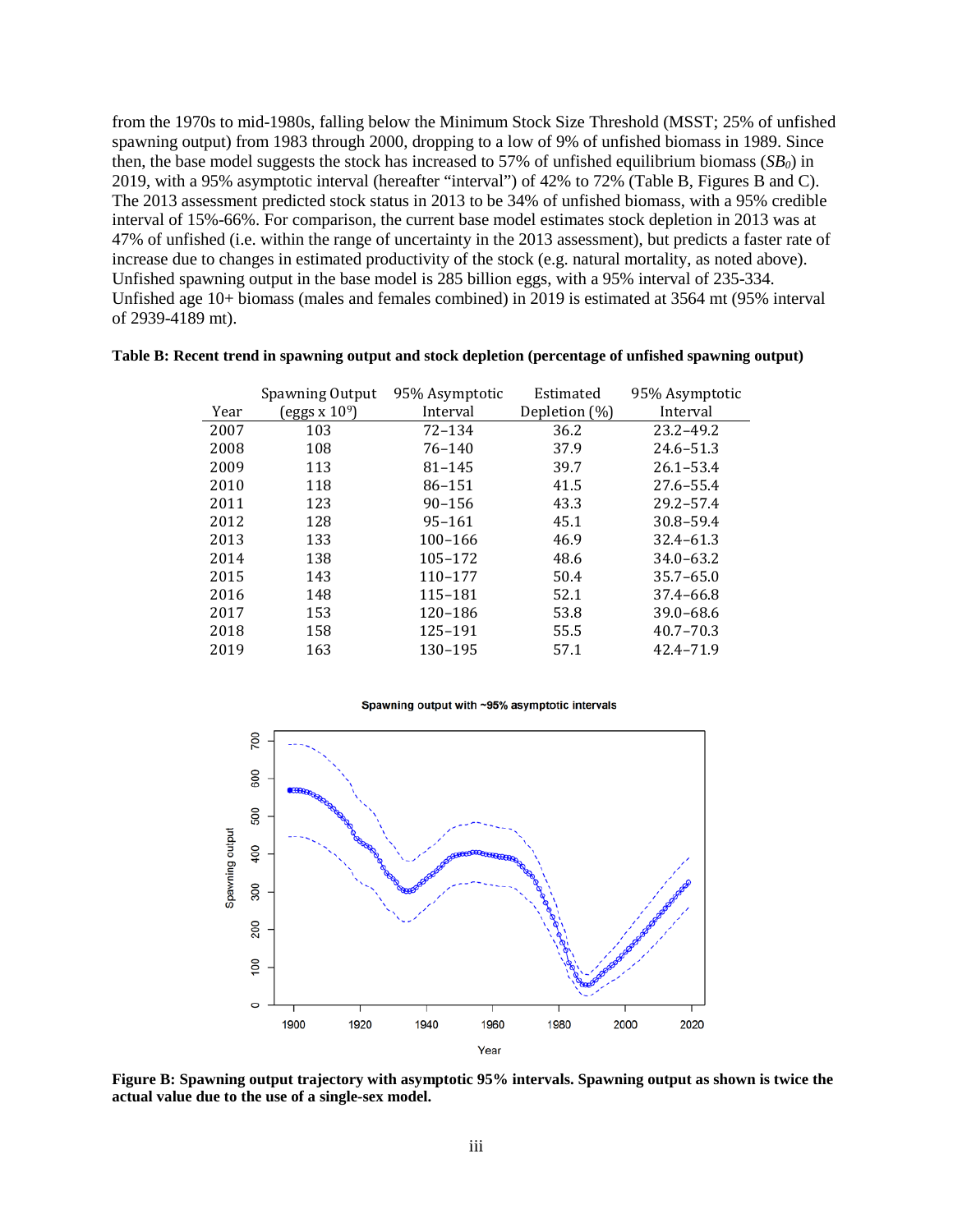%unfished with ~95% asymptotic intervals



**Figure C. Spawning output relative to unfished spawning output (aka "depletion," solid line) with 95% intervals (dashed lines) for the base case assessment model.**

#### <span id="page-6-0"></span>**Recruitment**

Attempts to estimate annual recruitment deviations were not successful, so the base model assumes deterministic recruitment (Figure D, Table C) following a Beverton-Holt stock recruitment relationship with steepness fixed at 0.72 (the prior mean). Alternative, 3-parameter stock-recruitment relationships were explored as part of the transition from the XDB-SRA model (see section 2.2.4). Unfished recruitment in the base model is estimated at 180000 age-0 fish.



Age-0 recruits (1,000s) with ~95% asymptotic intervals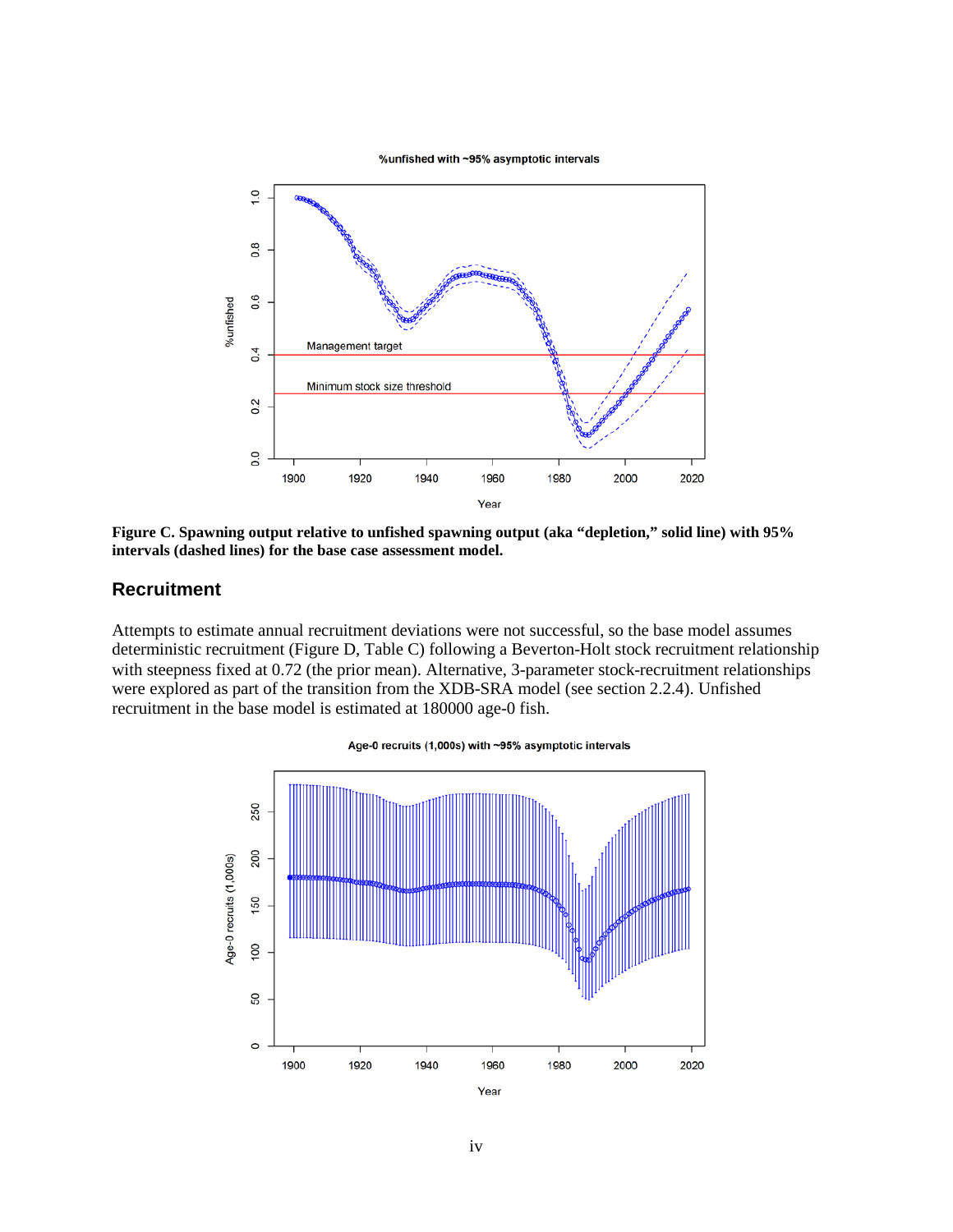**Figure D: Time series of deterministic recruitment with 95% asymptotic confidence intervals.**

| Year | Recruitment | 95% Asymptotic Interval |
|------|-------------|-------------------------|
| 2007 | 154         | $93 - 254$              |
| 2008 | 155         | 94-256                  |
| 2009 | 157         | 95-258                  |
| 2010 | 158         | 96-260                  |
| 2011 | 160         | 98-261                  |
| 2012 | 161         | 99-262                  |
| 2013 | 162         | 100-264                 |
| 2014 | 163         | $101 - 265$             |
| 2015 | 164         | 101-266                 |
| 2016 | 165         | 102-267                 |
| 2017 | 166         | 103-268                 |
| 2018 | 167         | 104-269                 |
| 2019 | 168         | 104-269                 |

**Table C: Recent deterministic recruitment estimates from the 2019 base model.**

#### <span id="page-7-0"></span>**Exploitation status**

The annual (equilibrium) SPR harvest rate (1-SPR) for cowcod has been less than 4% of target for over a decade (Table D). Historically, the SPR harvest rate reached target levels by 1920-1930, and later regularly exceeded the target for roughly 30 years, from the mid-1960s to the mid-1990s (Figure E). As a percentage of age-10+ biomass (i.e. exploitation rate), harvest rates peaked at around 40% in the 1980s, but have declined to levels below 1% since retention of cowcod was prohibited in 2001 (Figure F). Exploitation history relative to the target SPR harvest rate (0.5) and the target spawning output (40% of unfished spawning output) is shown in Figure G. The estimated SPR<sub>50%</sub>-based proxy for maximum sustainable yield (MSY) is 73 mt per year, which corresponds to an annual harvest rate of roughly 4% of age 10+ biomass (Figure H, Table E).

| Table D. Recent trend in spawning potential ratio (entered as 1-SPR / 1-SPR50%) and Harvest Rate (catch / |  |
|-----------------------------------------------------------------------------------------------------------|--|
| age $10+$ biomass) for cowcod.                                                                            |  |

| Years | Estimated (1-SPR)/(1-<br>SPR_50%) (%) | 95% Asymptotic<br>Interval | Harvest Rate<br>(proportion) | 95% Asymptotic<br>Interval |
|-------|---------------------------------------|----------------------------|------------------------------|----------------------------|
| 2007  | 3.7                                   | $2.14 - 5.18$              | 0.001                        | $0.001 - 0.001$            |
| 2008  | 1.3                                   | $0.81 - 1.87$              | $\bf{0}$                     | $0.000 - 0.000$            |
| 2009  | 2.1                                   | $1.26 - 2.94$              | 0.001                        | $0.000 - 0.001$            |
| 2010  | 1.9                                   | $1.19 - 2.64$              | 0.001                        | $0.000 - 0.001$            |
| 2011  | 3.3                                   | $2.13 - 4.47$              | 0.001                        | $0.001 - 0.001$            |
| 2012  | 2.3                                   | $1.47 - 3.10$              | 0.001                        | $0.000 - 0.001$            |
| 2013  | 3.8                                   | $2.49 - 5.12$              | 0.001                        | $0.001 - 0.001$            |
| 2014  | 2.2                                   | $1.47 - 3.02$              | 0.001                        | $0.000 - 0.001$            |
| 2015  | 2.8                                   | $1.80 - 3.71$              | 0.001                        | $0.001 - 0.001$            |
| 2016  | 2.5                                   | 1.66–3.32                  | 0.001                        | $0.001 - 0.001$            |
| 2017  | 2.7                                   | $1.80 - 3.60$              | 0.001                        | $0.001 - 0.001$            |
| 2018  | 2.9                                   | 1.93 - 3.77                | 0.001                        | $0.001 - 0.001$            |
| 2019  | 3.6                                   | $2.44 - 4.67$              | 0.001                        | $0.001 - 0.001$            |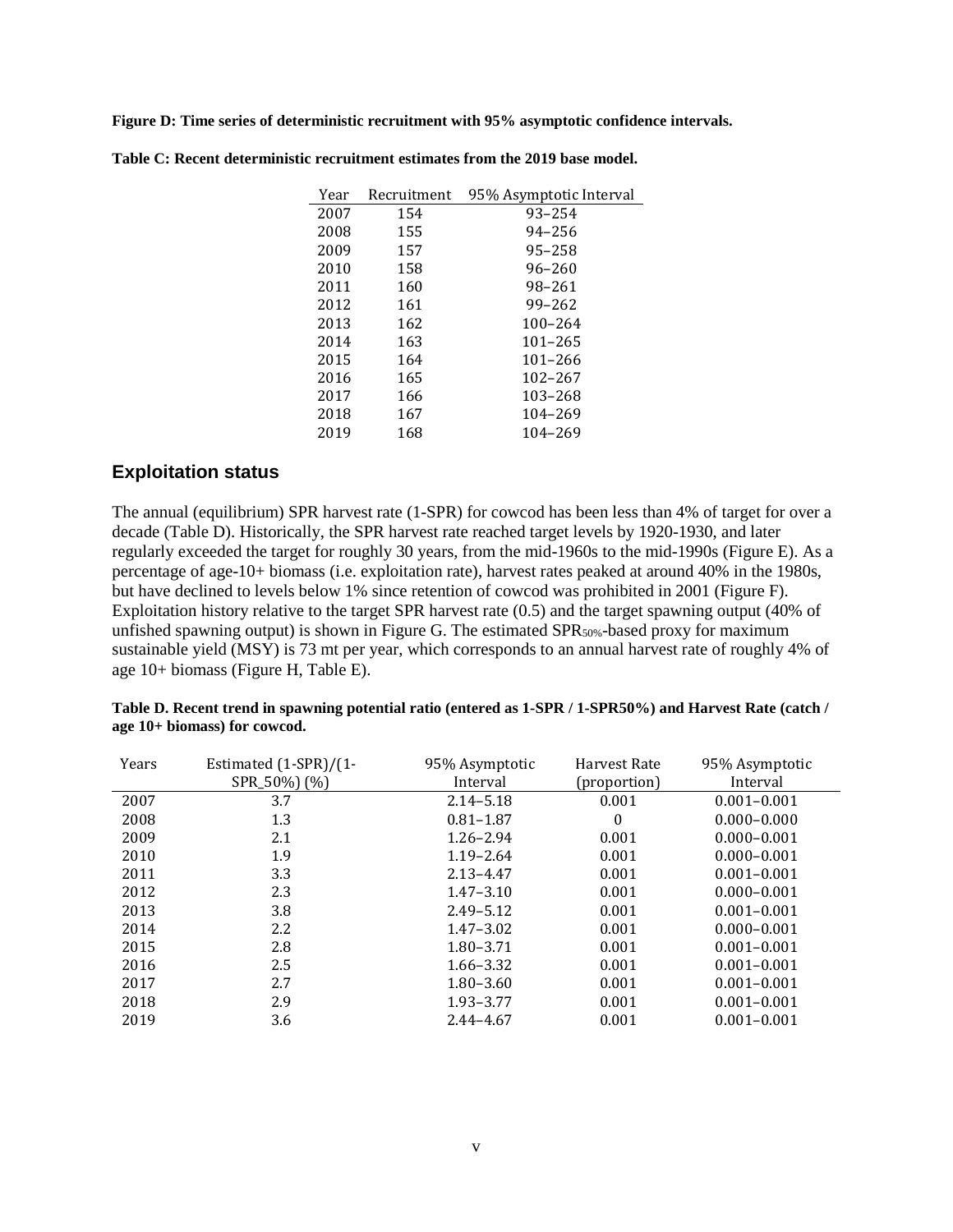

**Figure E. Estimated spawning potential ratio (SPR) for the base case model with approximate 95% asymptotic confidence intervals. One minus SPR is plotted so that higher exploitation rates occur on the upper portion of the y-axis. The management target is plotted as red horizontal line and values above this reflect harvests in excess of the overfishing proxy based on the SPR50%.**



**Figure F. Time-series of estimated summary harvest rate (total catch divided by age-10 and older biomass) for the base case model with approximate 95% asymptotic confidence intervals (grey lines).**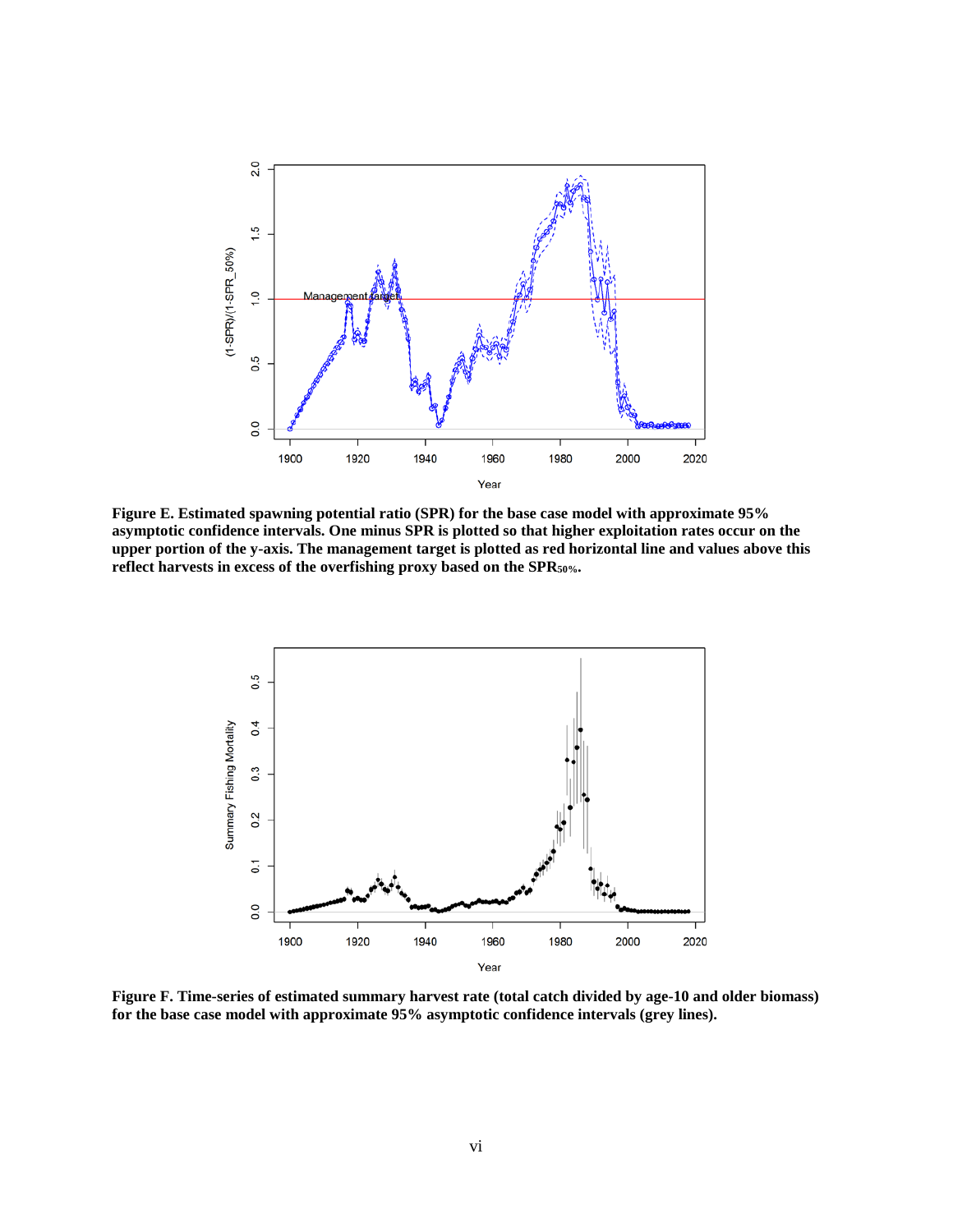

**Figure G. Phase plot of estimated relative (1-SPR) vs. relative spawning output for the base case model. The vertical axis is "relative (1-SPR)" or (1-SPR) divided by 0.5 (the SPR target). Relative depletion (B/Btarget) is the annual spawning output divided by the spawning output corresponding to 40% of the unfished spawning output. The red point indicates the year 2018.**



**Figure H. Equilibrium yield curve (derived from reference point values reported in Table E) for the base case model. Depletion is relative to unfished spawning output.**

#### <span id="page-9-0"></span>**Ecosystem considerations**

No environmental correlations or food web considerations were considered explicitly in the model.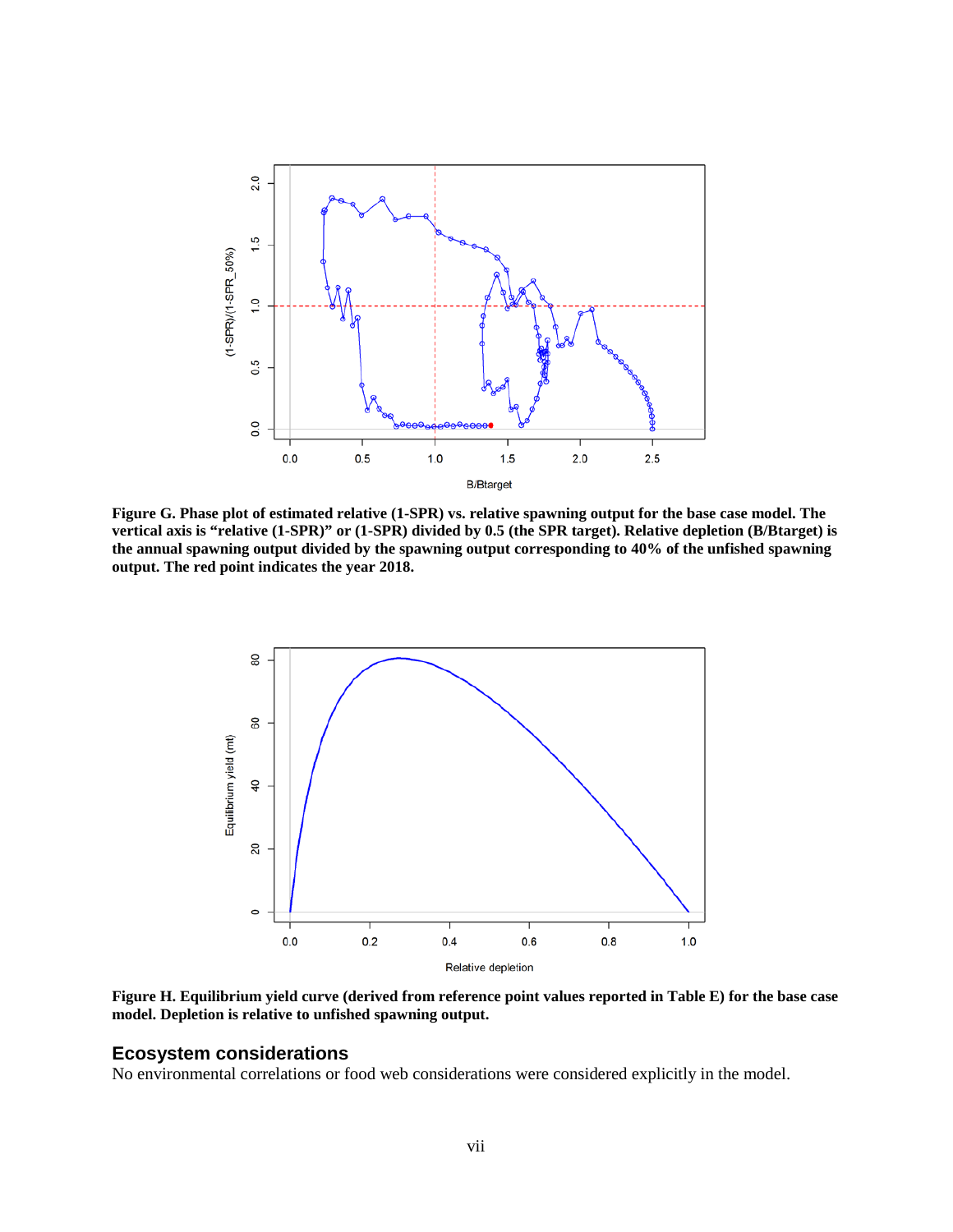## <span id="page-10-0"></span>**Reference points**

Reference points and management quantities for the 2019 cowcod base case model are listed in Table E. In 2019, spawning output relative to unfished spawning output ("depletion") is estimated at 57% (~95% asymptotic intervals =  $42\% - 72\%$ ). Unfished spawning output was estimated at 285 billion eggs ( $\sim$ 95%) asymptotic intervals = 235-334; Table E), and spawning output at the beginning of 2019 was estimated to be 163 billion eggs (~95% asymptotic intervals = 130-195). The target spawning output  $(SB_{40\%})$  is 114 billion eggs, compared to an equilibrium spawning output of 127 billion eggs associated with the proxy SPR50% harvest rate. Yield at the SPR proxy biomass and harvest rate (i.e. proxy MSY) is 73 mt per year (~95% asymptotic intervals = 63-83 mt), corresponding to a harvest of 4.3% of age 10+ biomass per year.

| Quantity                                                    | <b>Estimate</b> | 95% Asymptotic Interval |
|-------------------------------------------------------------|-----------------|-------------------------|
| Unfished Spawning Output (eggs x 109)                       | 285             | 235-334                 |
| Unfished Age 10+ Biomass (mt)                               | 3,564           | 2,939-4,189             |
| Spawning Output in 2019 (eggs $x 10^9$ )                    | 163             | 130-195                 |
| Unfished Recruitment (R <sub>0</sub> , 1000s of age-0 fish) | 180             | $100 - 260$             |
| Depletion (2019 spawning output / unfished spawning output, | 57              | $42 - 72$               |
| %)                                                          |                 |                         |
| <b>Reference Points Based SB40%</b>                         |                 |                         |
| Proxy Spawning Biomass (SB <sub>40%</sub> )                 | 114             | $94 - 134$              |
| SPR resulting in SB <sub>40%</sub>                          | 0.458           | 0.458-0.458             |
| Exploitation Rate Resulting in SB <sub>40%</sub>            | 0.05            | $0.036 - 0.064$         |
| Yield with SPR Based On SB <sub>40%</sub> (mt)              | 76              | 66-87                   |
| Reference Points based on SPR proxy for MSY                 |                 |                         |
| Proxy spawning biomass (SPR <sub>50</sub> )                 | 127             | 105-149                 |
| SPR <sub>50</sub>                                           | 0.5             | NA                      |
| Exploitation rate corresponding to SPR <sub>50</sub>        | 0.043           | $0.031 - 0.055$         |
| Yield with SPR <sub>50</sub> at SB <sub>SPR</sub> (mt)      | 73              | $63 - 83$               |
| Reference points based on estimated MSY values              |                 |                         |
| Spawning biomass at MSY (SB <sub>MSY</sub> )                | 79              | $63 - 95$               |
| <b>SPRMSY</b>                                               | 0.347           | $0.337 - 0.358$         |
| Exploitation rate corresponding to SPR <sub>MSY</sub>       | 0.074           | $0.051 - 0.098$         |
| MSY (mt)                                                    | 81              | 69-92                   |

#### **Table E. Summary of reference points for the base case model.**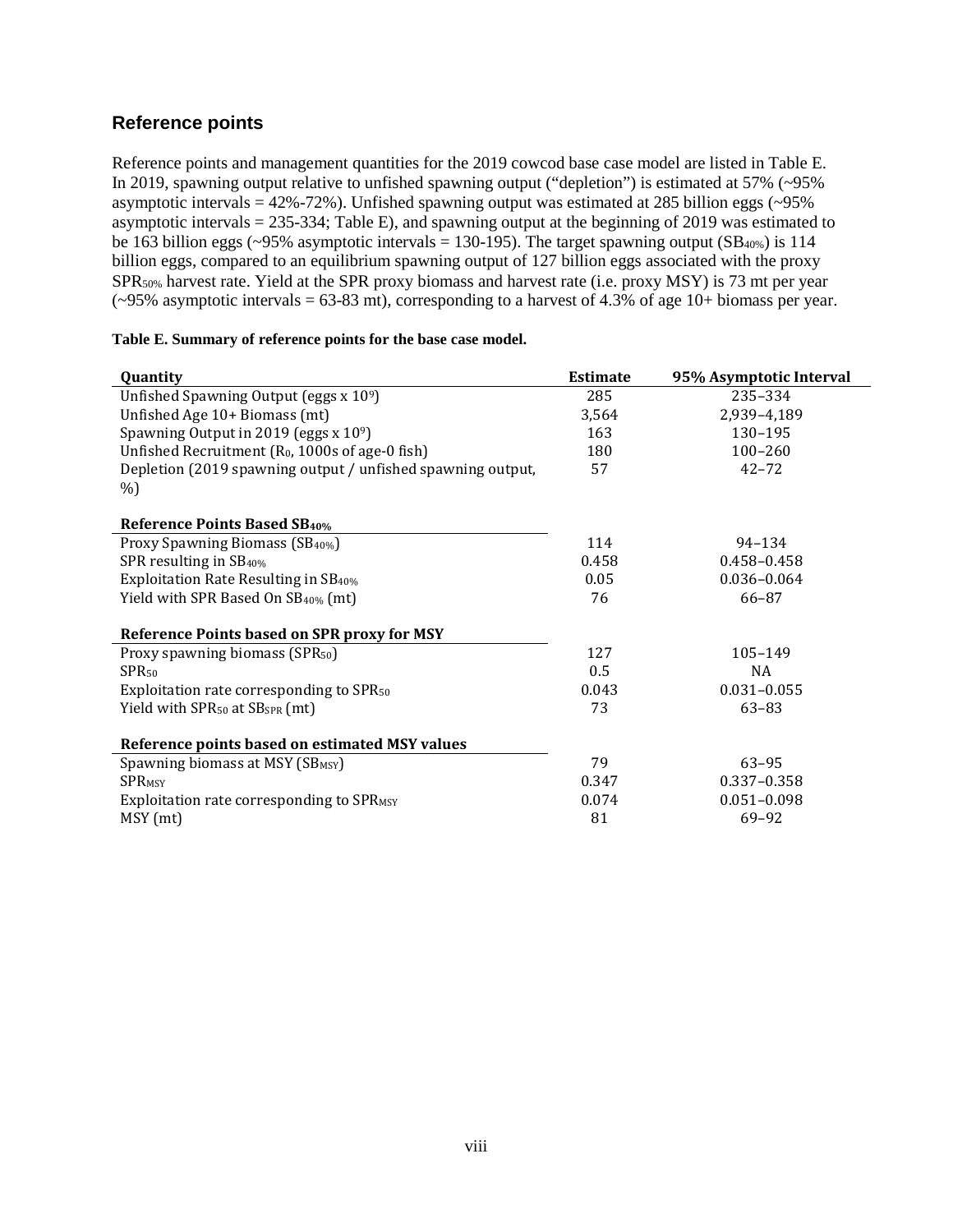#### <span id="page-11-0"></span>**Management performance**

Total mortality of cowcod has been well below catch targets and limits since 2009 (Table F).

**Table F. Annual estimates of total mortality, overfishing limit (OFL), acceptable biological catch (ABC), annual catch limit (ACL), and annual catch target (ACT) for cowcod, 2009-2018. Units are metric tons for total mortality and harvest specifications.**

| Year | OFL.  | <b>ABC</b> | ACL  | <b>ACT</b> | <b>Total Mortality</b> | <b>Source of Total Mortality</b><br><b>Estimate</b> |
|------|-------|------------|------|------------|------------------------|-----------------------------------------------------|
| 2018 | 71    | 64         | 10   | 4          | 1.58                   | Approximation (approved by GMT)                     |
| 2017 | 70    | 63         | 10   | 4          | 1.46                   | WCGOP GEMM Report + RecFIN                          |
| 2016 | 68    | 62         | 10   | $- -$      | 1.29                   | WCGOP GEMM Report + RecFIN                          |
| 2015 | 67    | 60         | 10   |            | 1.41                   | WCGOP GEMM Report + RecFIN                          |
| 2014 | 12    | 9          | 3    |            | 1.09                   | WCGOP GEMM Report + RecFIN                          |
| 2013 | 11    | 9          | 3    | --         | 1.79                   | WCGOP GEMM Report + RecFIN                          |
| 2012 | 13    | 8          | 3    | --         | 1.04                   | WCGOP GEMM Report + RecFIN                          |
| 2011 | 13    | 8          | 3    |            | 1.45                   | WCGOP GEMM Report + RecFIN                          |
| 2010 | $- -$ | 14         | $4*$ | --         | 0.81                   | WCGOP GEMM Report + RecFIN                          |
| 2009 |       | 13         | $4*$ |            | 0.86                   | WCGOP GEMM Report + RecFIN                          |
|      |       |            |      |            |                        |                                                     |

\* The OFL/ABC/ACL framework was adopted in 2011; values in ACL column for 2009-10 are Optimum Yields.

#### <span id="page-11-1"></span>**Unresolved problems and major uncertainties**

A major issue and uncertainty associated with the cowcod assessment is the lack of data, particularly age data, adequate to estimate recruitment deviations, growth, and natural mortality. The assessment would greatly benefit from improved collection of age data from both commercial and recreational fisheries, as well as from ongoing fishery-independent surveys. These data are needed to improve our understanding of these processes, all of which influence estimates of productivity and yield. Validation of current ageing methods is also needed for this species.

The base model estimates current spawning output to be above target in 2019, and therefore estimates of OFL and ABC may exceed the SPR proxy for MSY (i.e. >73 mt) in the short term. Uncertainty in current stock status and productivity is greatly underestimated by the base model due to lack of sufficient information in estimating natural mortality, the form and parameters of the stock recruitment relationship, recruitment variability, and historical fishery selectivity. As noted in the main text, catch uncertainty affects the precision of population scale (and therefore yield), and is not accounted for in the current assessment (see research recommendations). Therefore, the STAT recommends that target yields be set well below the MSY proxy until data become available to better inform stock productivity and status.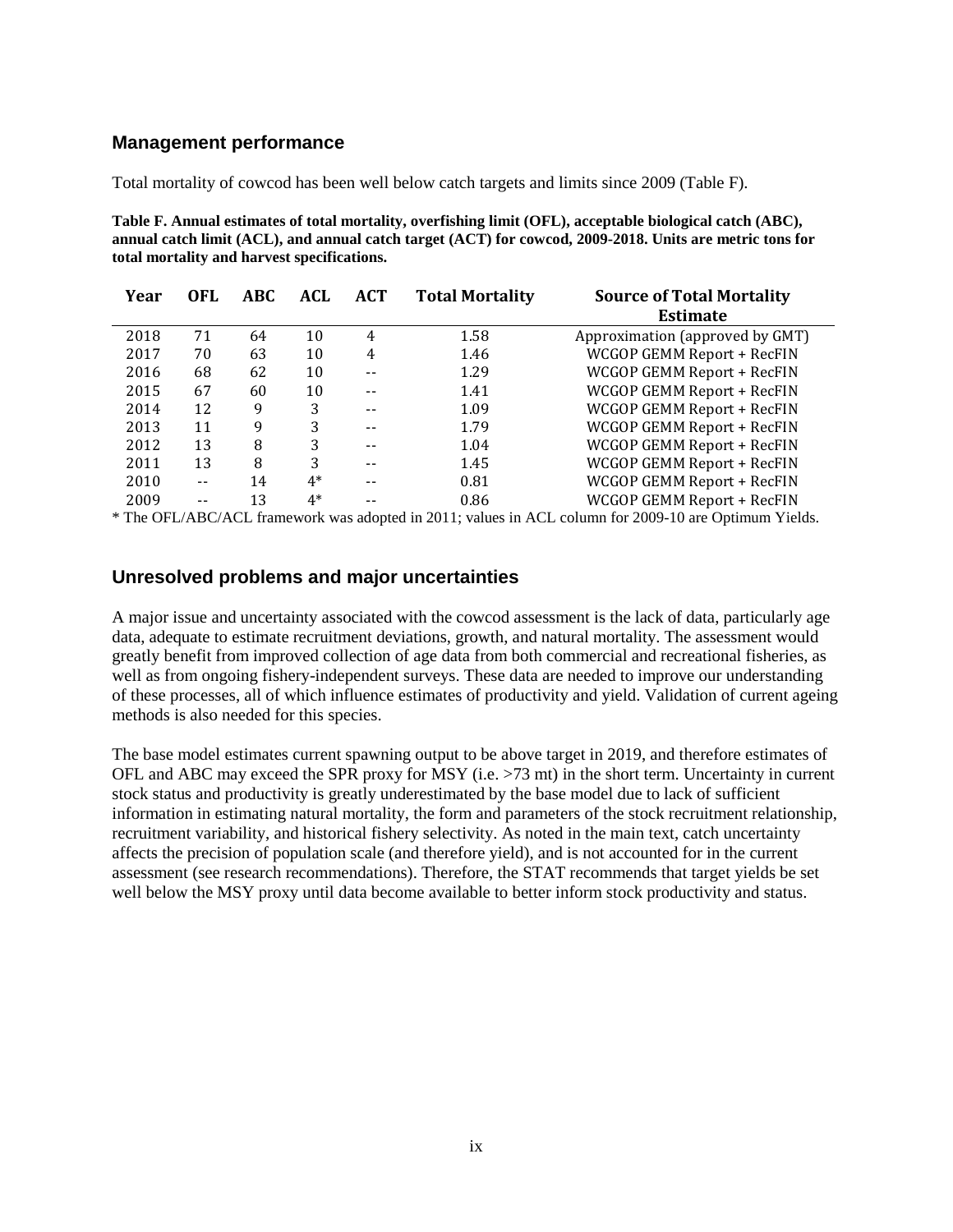#### <span id="page-12-0"></span>**Decision table**

Projections of OFL (mt), ABC (mt), age 10+ biomass (mt), spawning output (billions of eggs), and depletion (% of unfished spawning output) are shown for the default harvest control rule in Table G. Catch estimates for 2019 and 2020 are based on GMT recommendations (M. Mandrup, CDFW; pers. comm.), with 0.6 mt for commercial and 2.5 mt for recreational fleets. Projections assume a constant allocation among fleets equal to the recommended catch for 2019 and 2020 (19.35% commercial, 80.65% recreational) for 2021 and beyond.

**Table G. Projection of OFL, assumed default harvest control rule catch (ABC = ACL when stock is above 40% SSB0), age 10+ biomass, spawning output and depletion using the cowcod base case model with 2019- 2020 catches set equal to recommendations from the GMT. ABC catches are based on a tier 2 sigma value of 1.0 with a 'p-star' value of 0.45. \*Catches for 2019 and 2020 recommended by the STAR panel GMT representative.**

|      |           |        |           | Spawning |           |
|------|-----------|--------|-----------|----------|-----------|
|      | Predicted | ABC    | Age $10+$ | Output   |           |
|      | OFL       | Catch  | biomass   | (eggs x  | Depletion |
| Year | (mt)      | (mt)   | (mt)      | $10^9$ ) | $(\%)$    |
| 2019 | 90.7      | $3.1*$ | 2125      | 325      | 57.1%     |
| 2020 | 92.9      | $3.1*$ | 2180      | 334      | 58.7%     |
| 2021 | 95.0      | 83.2   | 2233      | 343      | 60.3%     |
| 2022 | 93.9      | 81.5   | 2210      | 340      | 59.7%     |
| 2023 | 93.0      | 79.9   | 2188      | 337      | 59.2%     |
| 2024 | 92.0      | 78.4   | 2166      | 334      | 58.7%     |
| 2025 | 91.2      | 76.9   | 2146      | 331      | 58.1%     |
| 2026 | 90.4      | 75.5   | 2127      | 328      | 57.6%     |
| 2027 | 89.6      | 74.3   | 2111      | 325      | 57.1%     |
| 2028 | 89.0      | 73.1   | 2095      | 323      | 56.7%     |
| 2029 | 88.5      | 71.9   | 2082      | 321      | 56.3%     |
| 2030 | 88.0      | 70.9   | 2071      | 319      | 56.0%     |

High and low states of nature for a decision table (Table H) were agreed upon during the STAR panel review. The low state of nature set commercial length at 50% selectivity  $(L_{50\%})$  at 35 cm with an M of 0.055 (the value of M used in the previous assessment) and the high state of nature at a selectivity of 55 cm with  $M = 0.098$  (the median of the Hamel prior on M given a maximum age of 55). The base model assumed a commercial fleet length at 50% selectivity of 45.6 cm, equal to the maturity ogive, and estimated  $M = 0.088$ . Alternative management strategies (catch streams) were identified as the default ABC harvest control rule under each state of nature. Proxy MSY yields vary by state of nature. The base model's SPR proxy for MSY is 73 mt, while the proxy MSY yields given the low and high states of nature are 58 mt and 86 mt, respectively.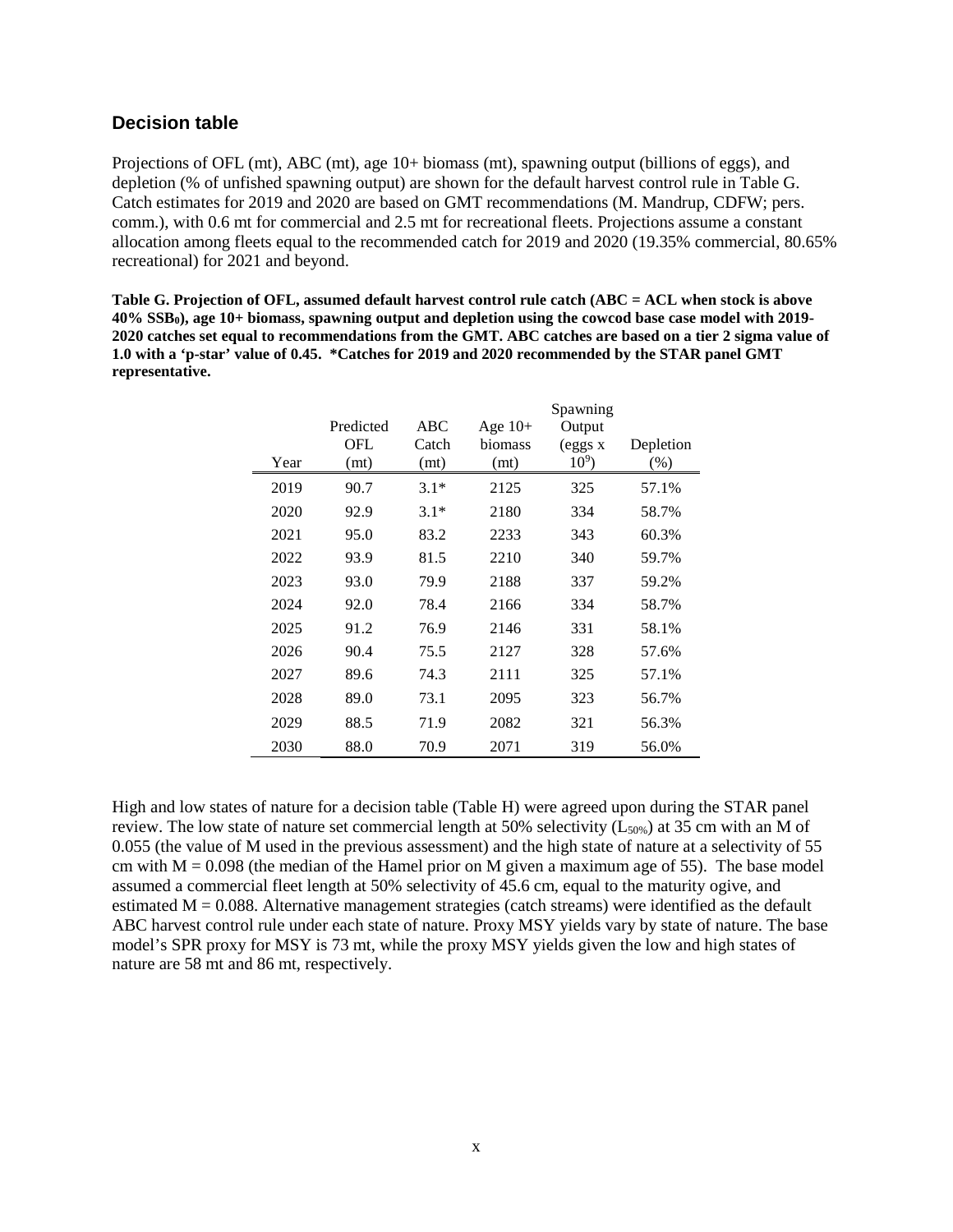**Table H. Decision table summarizing 12-year projections (2019 – 2030) for cowcod according to three alternative states of nature varying natural mortality and commercial fishery selectivity (length at 50% selectivity). Columns range over low, medium, and high state of nature, and rows range over different assumptions of total catch levels corresponding to the forecast catches from each state of nature. Catches in 2019 and 2020 were proposed by the GMT representative. Catch is in mt, spawning output is in billions of eggs, and depletion is the percentage of spawning output relative to unfished spawning output. Outcomes below target spawning output (40% of unfished spawning output) are shaded in gray.**

|            |      |       | <b>State of nature</b> |                                  |          |                              |          |                                 |  |
|------------|------|-------|------------------------|----------------------------------|----------|------------------------------|----------|---------------------------------|--|
|            |      |       | Low                    |                                  |          | High                         |          |                                 |  |
|            |      |       |                        | M=0.055, L <sub>50%</sub> =35 cm |          | M=0.088, $L_{50\%}$ =45.6 cm |          | M=0.098, L <sub>50%</sub> =55cm |  |
| Management |      |       | Spawning               |                                  | Spawning |                              | Spawning |                                 |  |
| decision   | Year | Catch | Output                 | Depletion                        | Output   | Depletion                    | Output   | Depletion                       |  |
|            | 2019 | 3.1   | 308                    | 35.5%                            | 325      | 57.1%                        | 422      | 75.6%                           |  |
|            | 2020 | 3.1   | 319                    | 36.8%                            | 334      | 58.7%                        | 428      | 76.7%                           |  |
|            | 2021 | 45.7  | 330                    | 38.1%                            | 343      | 60.3%                        | 434      | 77.8%                           |  |
|            | 2022 | 45.8  | 335                    | 38.6%                            | 346      | 60.7%                        | 434      | 77.8%                           |  |
| Low        | 2023 | 45.9  | 339                    | 39.1%                            | 348      | 61.1%                        | 434      | 77.7%                           |  |
| Catch      | 2024 | 45.9  | 343                    | 39.6%                            | 350      | 61.4%                        | 433      | 77.6%                           |  |
|            | 2025 | 45.9  | 347                    | 40.0%                            | 351      | 61.7%                        | 432      | 77.4%                           |  |
|            | 2026 | 45.8  | 351                    | 40.5%                            | 353      | 61.9%                        | 431      | 77.2%                           |  |
|            | 2027 | 45.7  | 354                    | 40.9%                            | 354      | 62.1%                        | 429      | 77.0%                           |  |
|            | 2028 | 45.5  | 358                    | 41.2%                            | 355      | 62.3%                        | 428      | 76.7%                           |  |
|            | 2029 | 45.4  | 361                    | 41.6%                            | 355      | 62.5%                        | 427      | 76.5%                           |  |
|            | 2030 | 45.3  | 364                    | 42.0%                            | 356      | 62.6%                        | 425      | 76.2%                           |  |
|            | 2019 | 3.1   | 308                    | 35.5%                            | 325      | 57.1%                        | 422      | 75.6%                           |  |
|            | 2020 | 3.1   | 319                    | 36.8%                            | 334      | 58.7%                        | 428      | 76.7%                           |  |
|            | 2021 | 83.2  | 330                    | 38.1%                            | 343      | 60.3%                        | 434      | 77.8%                           |  |
|            | 2022 | 81.5  | 329                    | 38.0%                            | 340      | 59.7%                        | 429      | 76.9%                           |  |
| Base       | 2023 | 79.9  | 328                    | 37.8%                            | 337      | 59.2%                        | 423      | 75.9%                           |  |
| Catch      | 2024 | 78.4  | 326                    | 37.6%                            | 334      | 58.7%                        | 418      | 74.9%                           |  |
|            | 2025 | 76.9  | 324                    | 37.3%                            | 331      | 58.1%                        | 412      | 73.9%                           |  |
|            | 2026 | 75.5  | 321                    | 37.0%                            | 328      | 57.6%                        | 407      | 72.9%                           |  |
|            | 2027 | 74.3  | 318                    | 36.7%                            | 325      | 57.1%                        | 401      | 71.9%                           |  |
|            | 2028 | 73.1  | 315                    | 36.3%                            | 323      | 56.7%                        | 396      | 71.0%                           |  |
|            | 2029 | 71.9  | 312                    | 36.0%                            | 321      | 56.3%                        | 391      | 70.1%                           |  |
|            | 2030 | 70.9  | 309                    | 35.6%                            | 319      | 56.0%                        | 386      | 69.2%                           |  |
|            | 2019 | 3.1   | 308                    | 35.5%                            | 325      | 57.1%                        | 422      | 75.6%                           |  |
|            | 2020 | 3.1   | 319                    | 36.8%                            | 334      | 58.7%                        | 428      | 76.7%                           |  |
|            | 2021 | 128.4 | 330                    | 38.1%                            | 343      | 60.3%                        | 434      | 77.8%                           |  |
|            | 2022 | 123.5 | 322                    | 37.2%                            | 334      | 58.7%                        | 422      | 75.6%                           |  |
| High       | 2023 | 119.0 | 314                    | 36.2%                            | 325      | 57.1%                        | 410      | 73.5%                           |  |
| Catch      | 2024 | 114.9 | 306                    | 35.2%                            | 316      | 55.5%                        | 399      | 71.6%                           |  |
|            | 2025 | 111.0 | 297                    | 34.2%                            | 307      | 54.0%                        | 389      | 69.8%                           |  |
|            | 2026 | 107.5 | 288                    | 33.2%                            | 299      | 52.5%                        | 380      | 68.1%                           |  |
|            | 2027 | 104.3 | 279                    | 32.1%                            | 291      | 51.1%                        | 372      | 66.6%                           |  |
|            | 2028 | 101.3 | 270                    | 31.1%                            | 283      | 49.7%                        | 364      | 65.3%                           |  |
|            | 2029 | 98.5  | 261                    | 30.1%                            | 276      | 48.5%                        | 357      | 64.1%                           |  |
|            | 2030 | 96.0  | 252                    | 29.1%                            | 269      | 47.3%                        | 351      | 63.0%                           |  |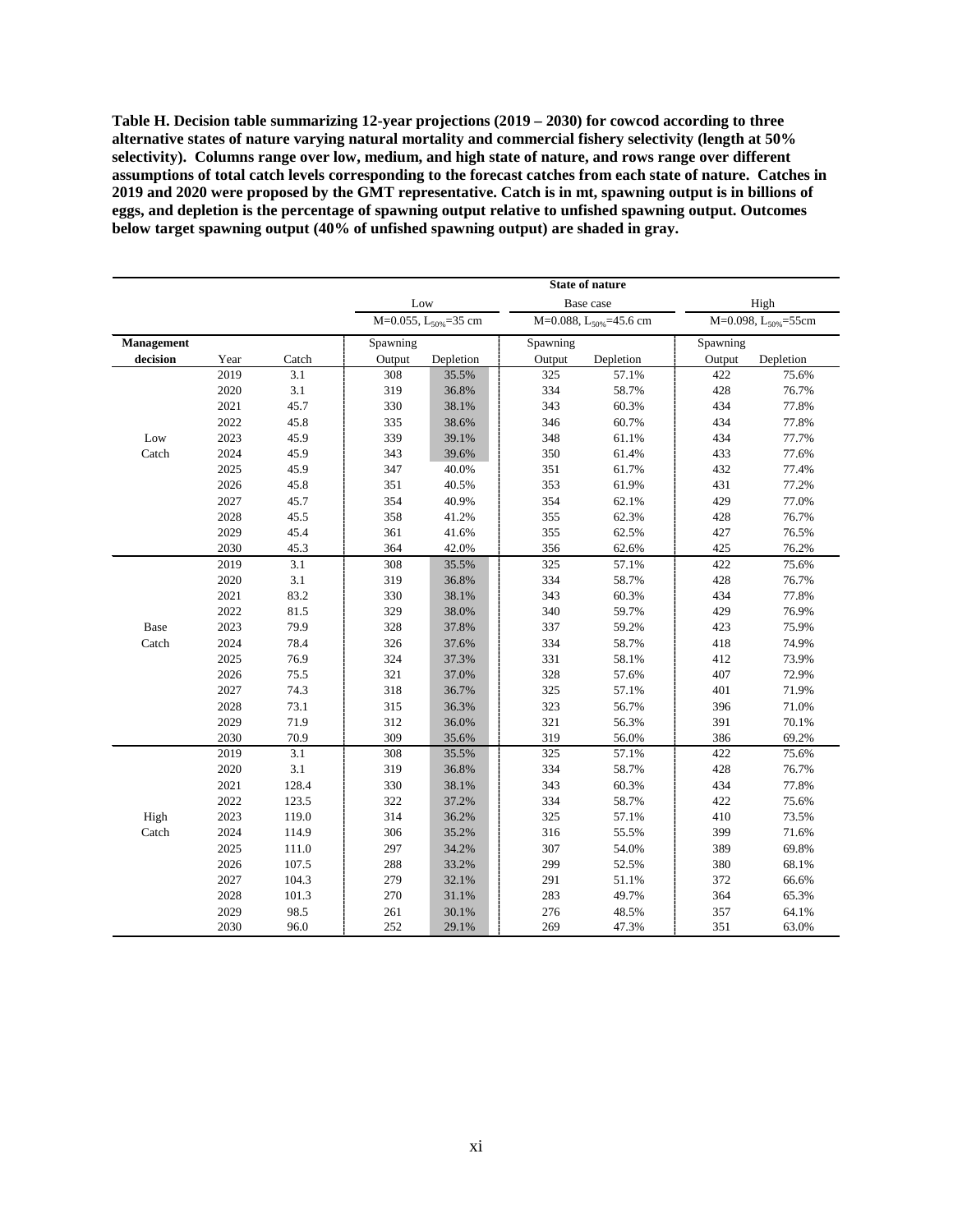## <span id="page-14-0"></span>**Scientific uncertainty**

The estimated asymptotic standard error of the natural logarithm of spawning output in 2018 was 0.11, although this estimate of uncertainty is biased low (see "Unresolved problems and major uncertainties" section). ABC catches in the current draft are based on a tier 2 sigma value of 1.0 with a 'p-star' value of 0.45.

## <span id="page-14-1"></span>**Research and data needs**

#### *Specific recommendations for the next cowcod assessment:*

- 1. Evaluating how to structure the NWFSC Hook-and-Line survey index given its expansion into the CCA, also independent analysis of information content in NWFSC Hook-and-Line survey.
- 2. There are a number of improved data collection efforts that would benefit the next assessment of cowcod:
	- Continue to conduct the NWFSC Hook-and-Line survey which was an important source of fishery independent data for cowcod.
	- Repeated (although not necessarily annual) absolute abundance estimates for cowcod from visual surveys are important to understanding the stock size and status of the stock.
	- Given the lack of biological data for cowcod, it is critical to improve and expand collection of length and age data for fishery and fishery independent data sources.
	- The majority of ages available for cowcod were read by a single age reader. As data collection increases having additional age double reads and age validation information would be beneficial.
	- Rockfish species, particularly in southern California waters, have been observed to produce multiple broods within a single year. Collecting biological data to better understand the potential fecundity for cowcod across size and is important to understanding the reproductive potential of the population.

3. Increased spatio-temporal sampling around Pt Conception to identify stock boundaries. *General recommendations for all assessments:*

- 1. Continued and improved data collection for West Coast groundfish stocks. The NWFSC Hookand-Line survey offers important data on species that may be infrequently encountered by the NWFSC WCGBTS.
- 2. Examine uncertainties around historical catch data and methods for incorporating into the assessment.
- 3. Explore alternate stock recruitment relationships.